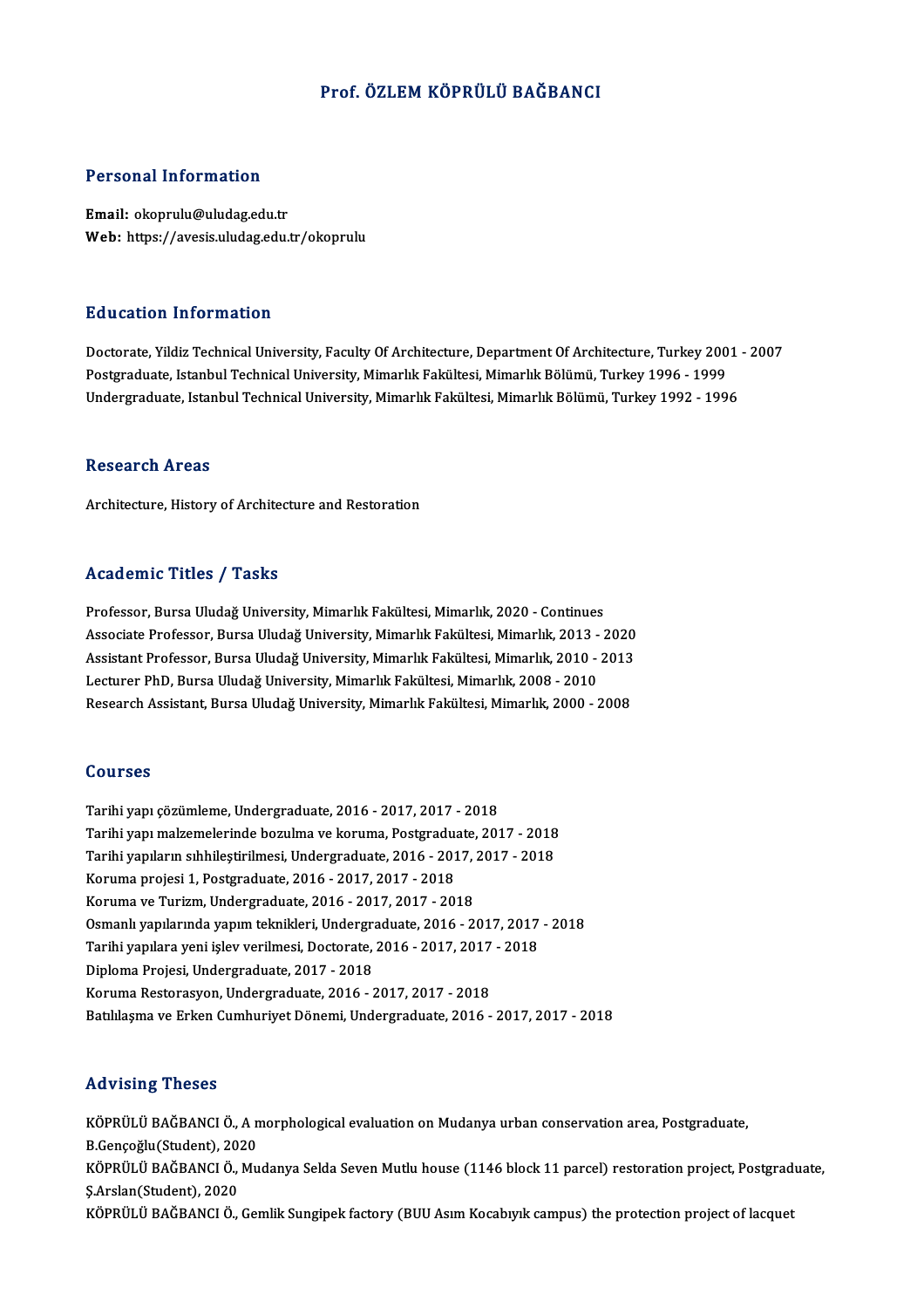preparation and solvent recovery building, Postgraduate, S.Abık(Student), 2019

preparation and solvent recovery building, Postgraduate, S.Abık(Student), 2019<br>KÖPRÜLÜ BAĞBANCI Ö., Gemlik Sungipek Factory (BUU Asım Kocabıyık Campus) the conservation project of lacqueringpreparation and solvent recovery building, Postgraduate, S.Abık<br>KÖPRÜLÜ BAĞBANCI Ö., Gemlik Sungipek Factory (BUU Asım Ko<br>confection building, Postgraduate, A.Benammar(Student), 2019<br>KÖPPÜLÜ BAĞBANCI Ö. Besterstien prejest KÖPRÜLÜ BAĞBANCI Ö., Gemlik Sungipek Factory (BUU Asım Kocabıyık Campus) the conservation project of lacque<br>confection building, Postgraduate, A.Benammar(Student), 2019<br>KÖPRÜLÜ BAĞBANCI Ö., Restoration project of Mudanya K

confection building, Postgraduate, A.Benammar(Student), 2019<br>KÖPRÜLÜ BAĞBANCI Ö., Restoration project of Mudanya Kenan Dogruoz Mansion, Postgraduate, A.Evran(Student),<br>2018 KÖPRÜLÜ BAĞBANCI Ö., Restoration project of Mudanya Kenan Dogruoz Mansion, Postgraduate, A.Evran(Student),<br>2018<br>KÖPRÜLÜ BAĞBANCI Ö., Conservation proposal of Archangels (H. Taxiarchoi) church in Kursunlu Gemlik, Postgradua

2018<br>KÖPRÜLÜ BAĞBANCI Ö., Cor<br>B.Özkılavuz(Student), 2017<br>KÖPPÜLÜ BAĞPANCI Ö., The KÖPRÜLÜ BAĞBANCI Ö., Conservation proposal of Archangels (H. Taxiarchoi) church in Kursunlu Gemlik, Postg<br>B.Özkılavuz(Student), 2017<br>KÖPRÜLÜ BAĞBANCI Ö., The restoration project of a 42 sheet, 5005-5006 parcels civil archi

B.Özkılavuz(Student), 2017<br>KÖPRÜLÜ BAĞBANCI Ö., The restoration project of a 42 sheet, 5005-5006 parcels civil architectural building in<br>Mustafapasa Village/Cappacodia, Postgraduate, C.Çiftçi(Student), 2017 KÖPRÜLÜ BAĞBANCI Ö., The restoration project of a 42 sheet, 5005-5006 parcels civil architectural building in<br>Mustafapasa Village/Cappacodia, Postgraduate, C.Çiftçi(Student), 2017<br>KÖPRÜLÜ BAĞBANCI Ö., Bağbancı Ö., Mudanya

Mustafapasa Village/Cappacodia, Postgraduate, C.Çiftçi(Student), 2017<br>KÖPRÜLÜ BAĞBANCI Ö., Bağbancı Ö., Mudanya H. Apostoloi, Dereköy and Erdek Ballpınar Church<br>systems and determination of material characterization, Postg KÖPRÜLÜ BAĞBANCI Ö., Bağbancı Ö., Mudanya H. Apostoloi, Dereköy and Erdek Ballpınar Churches construction<br>systems and determination of material characterization, Postgraduate, Ş.Ayengin(Student), 2017<br>KÖPRÜLÜ BAĞBANCI Ö.,

systems and determination of material characterization, Postgraduate, Ş.Ayengin(Student), 2017<br>KÖPRÜLÜ BAĞBANCI Ö., Evaluation of industrial heritage of 19th century as cultural heritage: Tirilye olive oil factory<br>restorat

## Articles Published in Journals That Entered SCI, SSCI and AHCI Indexes

- rticles Published in Journals That Entered SCI, SSCI and AHCI Indexes<br>I. The Dynamic Properties of Historic Timber-Framed Masonry Structures in Bursa, Turkey<br>RAČPANCLM B. KÖPPÜLÜ PAČPANCLÖ The Dynamic Properties of Historic T<br>BAĞBANCI M. B. , KÖPRÜLÜ BAĞBANCI Ö.<br>SHOCK AND VIPPATION vel 2018-2018 ( The Dynamic Properties of Historic Timber-Framed Masor<br>BAĞBANCI M. B. , KÖPRÜLÜ BAĞBANCI Ö.<br>SHOCK AND VIBRATION, vol.2018, 2018 (Journal Indexed in SCI)<br>The Effects of Construction Techniques and Coometrical B BAĞBANCI M. B. , KÖPRÜLÜ BAĞBANCI Ö.<br>SHOCK AND VIBRATION, vol.2018, 2018 (Journal Indexed in SCI)<br>II. The Effects of Construction Techniques and Geometrical Properties on the Dynamic Behavior of<br>Historic Timber Minaret
- SHOCK AND VIBRATION, vol.2018, 2018 (Journal In<br>The Effects of Construction Techniques and (<br>Historic Timber Minarets in Sakarya, Turkey<br>RAČRANCI M. R., KÖRRÍJI ÜRAČRANCI Ö The Effects of Construction Techniqu<br>Historic Timber Minarets in Sakarya,<br>BAĞBANCI M.B., KÖPRÜLÜ BAĞBANCI Ö.<br>SHOCK AND VIPPATION vol 2012-2012 ( Historic Timber Minarets in Sakarya, Turkey<br>BAĞBANCI M. B. , KÖPRÜLÜ BAĞBANCI Ö.<br>SHOCK AND VIBRATION, vol.2018, 2018 (Journal Indexed in SCI)
- III. Sustainable revitalisation as a tool for regenerating the attractiveness of an inner-city historic commercial district: 'Han District' as a case VURALARSLANT.,DostogluN.,KÖPRÜLÜBAĞBANCIÖ.,AkinciturkN. URBANDESIGNINTERNATIONAL,vol.16,no.3,pp.188-201,2011 (Journal Indexed inAHCI) VURAL ARSLAN T., Dostoglu N., KÖPRÜLÜ BAĞBANCI Ö., Akinciturk N.<br>URBAN DESIGN INTERNATIONAL, vol.16, no.3, pp.188-201, 2011 (Journal Indexed in AHCI)<br>IV. Characterization of Materials Used in the Fourteenth Century THE
- URBAN DESIGN IN<br>Characterization<br>BURSA, TURKEY<br>PAČPANCI M-P BURSA, TURKEY<br>BAĞBANCI M. B. , Ozcan R., KÖPRÜLÜ BAĞBANCI Ö.

STUDIES IN CONSERVATION, vol.55, no.4, pp.301-312, 2010 (Journal Indexed in SCI)

## Articles Published in Other Journals

- I. Erdek Ballıpınar Köyü Ballıpınar (Meryem Ana) Kilisesi'nin Korunması ve Yeniden İşlevlendirilmesi<br>I. Erdek Ballıpınar Köyü Ballıpınar (Meryem Ana) Kilisesi'nin Korunması ve Yeniden İşlevlendirilmesi<br>Köppül ü BAČBANCLÖ, 1991 - Abiishoù in Other Journals<br>Erdek Ballıpınar Köyü Ballıpınar (Meryem An<br>KÖPRÜLÜ BAĞBANCI Ö., BAĞBANCI M. B. , Aksoy F.<br>International Befereed Journal of Design and Archii Erdek Ballıpınar Köyü Ballıpınar (Meryem Ana) Kilisesi'nin Korunması ve Yeniden İşlevlendirilmesi<br>KÖPRÜLÜ BAĞBANCI Ö., BAĞBANCI M. B. , Aksoy F.<br>International Refereed Journal of Design and Architecture, no.18, pp.101-139, KÖPRÜLÜ BAĞBANCI Ö., BAĞBANCI M. B. , Aksoy F.<br>International Refereed Journal of Design and Architecture, no.18, pp.101-139, 2019 (Refereed Journals of Other<br>Institutions) International Refereed Journal of Design and Architecture, no.18, pp.101-139,<br>Institutions)<br>II. Uludağ Üniversitesi Çamlık Yemekhanesi Tasarım ve Yapım Süreçleri<br>Köppüli ü PAČPANCI Ö, PAČPANCI M, P
- Institutions)<br>Uludağ Üniversitesi Çamlık Yemekha<br>KÖPRÜLÜ BAĞBANCI Ö., BAĞBANCI M. B.<br>Yanı Dünyası 2018 (Other Befereed Nati Uludağ Üniversitesi Çamlık Yemekhanesi Tasarım<br>KÖPRÜLÜ BAĞBANCI Ö., BAĞBANCI M. B.<br>Yapı Dünyası, 2018 (Other Refereed National Journals)<br>Balıkesir Edramit Atatürk Evi:Koruma ve Yanidan Yapı Dünyası, 2018 (Other Refereed National Journals)
- KÖPRÜLÜ BAĞBANCI Ö., BAĞBANCI M. B.<br>Yapı Dünyası, 2018 (Other Refereed National Journals)<br>III. Balıkesir Edremit Atatürk Evi:Koruma ve Yeniden İşlevlendirme Çalışması<br>KÖPRÜLÜ BAĞBANCI Ö., BAĞBANCI M. B. Balıkesir Edremit Atatürk Evi:Koruma ve Yeniden İşlevlendirm<br>KÖPRÜLÜ BAĞBANCI Ö., BAĞBANCI M. B.<br>Arredamento Mimarlık, no.317, 2018 (National Non-Refereed Journal)<br>Conseguestion and Befunstioning of a Traditional House in
- KÖPRÜLÜ BAĞBANCI Ö., BAĞBANCI M. B.<br>Arredamento Mimarlık, no.317, 2018 (National Non-Refereed Journal)<br>IV. Conservation and Refunctioning of a Traditional House in the Village of Mustafapasa(Sinasos) in The<br>Connedesis Arredamento Mimarlıl<br>Conservation and R<br>Cappadocia Region<br>Cifrai C. Köppül ü PA Conservation and Refunction<br>Cappadocia Region<br>Çiftçi C., KÖPRÜLÜ BAĞBANCI Ö.<br>International Pefereed Jaurnal C

Cappadocia Region<br>Çiftçi C., KÖPRÜLÜ BAĞBANCI Ö.<br>International Refereed Journal Of Architecture and Design, no.13, pp.125-160, 2018 (Refereed Journals of Other Çiftçi C., KÖP<br>Internationa<br>Institutions)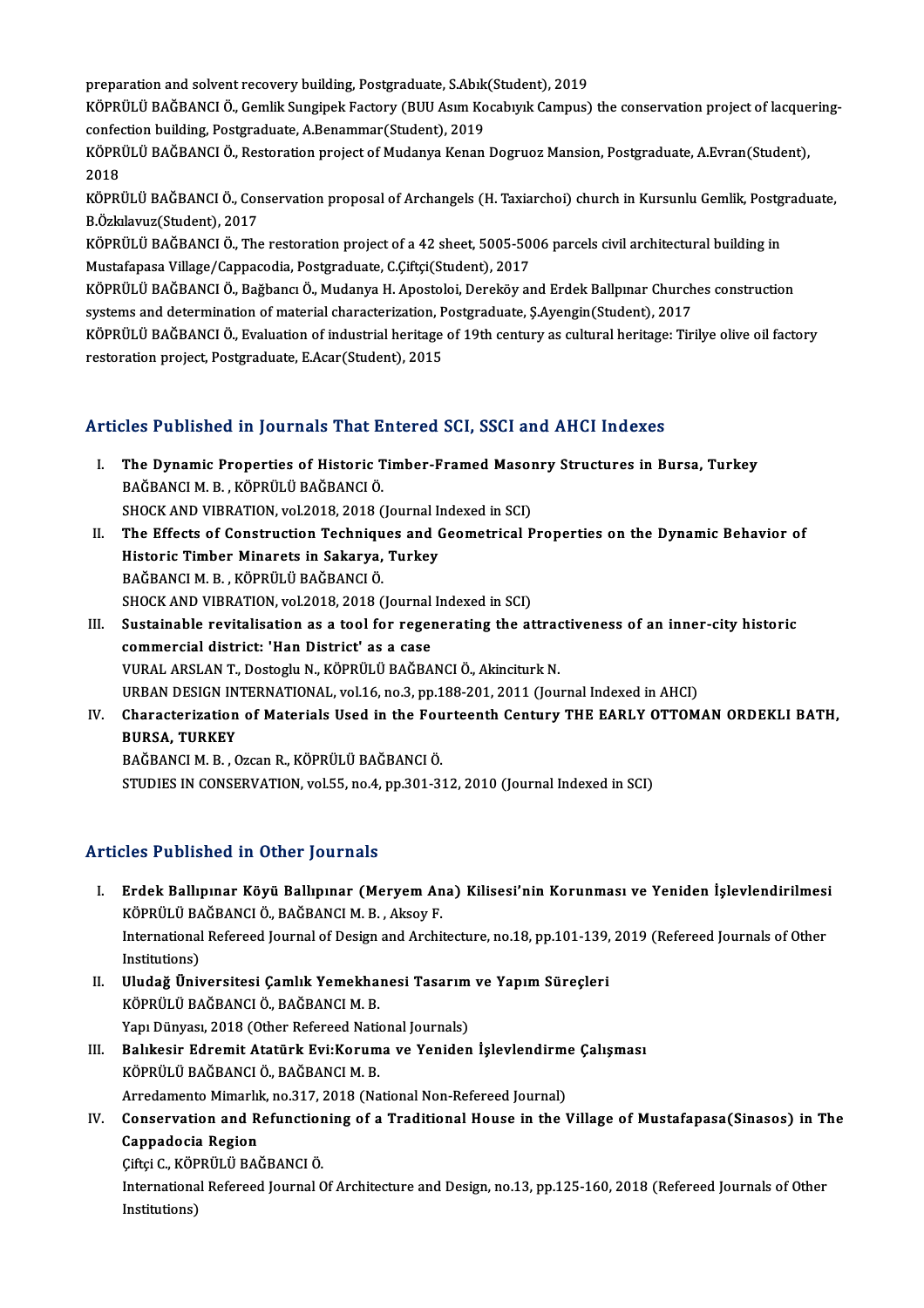# V. Bursa Gümüştepe de Misi Köyü Geleneksel Kırsal Ahşap Yapının Korunması ve Yeniden<br>İslavlandinilmesi **Bursa Gümüştepe**<br>İşlevlendirilmesi<br>Köppülü BAČRAN Bursa Gümüştepe de Misi Köyü Gelenek<br>İşlevlendirilmesi<br>KÖPRÜLÜ BAĞBANCI Ö., AKSOY F., AKSOY H.<br>TÜBA Kültün Enventeri Dergisi Jevrnal of Cu

İşlevlendirilmesi<br>KÖPRÜLÜ BAĞBANCI Ö., AKSOY F., AKSOY H.<br>TÜBA Kültür Envanteri Dergisi, Journal of Cultural Inventory, no.13, 2015 (Other Refereed National Journals)

VI. 19 Yüzyıl Endüstri Mirası Örneği Olarak Tirilye de Bir Zeytinyağı Fabrikası ACARBİLGİNE.,KÖPRÜLÜBAĞBANCIÖ. 19 Yüzyıl Endüstri Mirası Örneği Olarak Tirilye de Bir Zeytinyağı Fabrikası<br>ACAR BİLGİN E., KÖPRÜLÜ BAĞBANCI Ö.<br>Türkiye Bilimler Akademisi Kültür Envanteri Dergisi (TÜBA-KED), no.13, pp.145-166, 2015 (Other Refereed<br>Nation ACAR BİLGİN E., KÖ<br>Türkiye Bilimler Ak<br>National Journals)<br>Tarihi Orhanali T Türkiye Bilimler Akademisi Kültür Envanteri Dergisi (TÜBA-KED), no.13, pp.145-166, 2015 (Other Refereed<br>National Journals)<br>VII. Tarihi Orhaneli Taş Mektep Binasının Kongre ve Kültür Merkezi Olarak Yeniden İşlevlendiril National Journals)<br><mark>Tarihi Orhaneli Taş Mektep Binasınıı</mark><br>KÖPRÜLÜ BAĞBANCI Ö., BAĞBANCI M. B.<br>Cünev Mermara Mimarlık Dergisi vel 29 Tarihi Orhaneli Taş Mektep Binasının Kongre ve Kültür Merkezi Olarak<br>KÖPRÜLÜ BAĞBANCI Ö., BAĞBANCI M. B.<br>Güney Marmara Mimarlık Dergisi, vol.28, 2011 (National Non-Refereed Journal)<br>A Bunsa Fosused Investigation of the Eff KÖPRÜLÜ BAĞBANCI Ö., BAĞBANCI M. B.<br>Güney Marmara Mimarlık Dergisi, vol.28, 2011 (National Non-Refereed Journal)<br>VIII. A Bursa Focused Investigation of the Effects of Socio cultural Change and Transformation on Physical Structures of Cities in Terms of Globalization Process According to the Production and A Bursa Focused Investigation of the Effects of Socio cultural (<br>Physical Structures of Cities in Terms of Globalization Process<br>Consumption Relationships ISSN 1818 4952 IDOSI Publication<br>Köppül ü BAČBANCLÖ Physical Structures o<br>Consumption Relation<br>KÖPRÜLÜ BAĞBANCI Ö.<br>World Annlied Sciences Consumption Relationships ISSN 1818 4952 IDOSI Publication<br>KÖPRÜLÜ BAĞBANCI Ö.<br>World Applied Sciences Journal, vol.4, 2008 (Refereed Journals of Other Institutions)<br>Formation of the Historical Commonsial Contre in Bunge th

- KÖPRÜLÜ BAĞBANCI Ö.<br>World Applied Sciences Journal, vol.4, 2008 (Refereed Journals of Other Institutions)<br>IX. Formation of the Historical Commercial Centre in Bursa the first Capital City of Ottoman Empire<br>ISSN 1919-4052-I World Applied Sciences Journal, vol.4, 2<br>Formation of the Historical Comme<br>ISSN 1818 4952 IDOSI Publication<br>Köppül ü BAČBANCLÖ Formation of the Hist<br>ISSN 1818 4952 IDOS<br>KÖPRÜLÜ BAĞBANCI Ö.<br>Werld Annlied Sciences ISSN 1818 4952 IDOSI Publication<br>KÖPRÜLÜ BAĞBANCI Ö.<br>World Applied Sciences Journal, vol.4, 2008 (Refereed Journals of Other Institutions)<br>Revkan Bunes Kantsel Kültün Verkklanı Envanteri
- KÖPRÜLÜ BAĞBANCI Ö.<br>World Applied Sciences Journal, vol.4, 2008 (Refereed Journal)<br>X. Reyhan Bursa Kentsel Kültür Varlıkları Envanteri<br>Köppüli ü BAĞBANCI Ö. BAĞBANCI M. B World Applied Sciences Journal, vol.4, 20<br><mark>Reyhan Bursa Kentsel Kültür Varlıkl</mark>:<br>KÖPRÜLÜ BAĞBANCI Ö., BAĞBANCI M. B.<br>TÜBA Kültür Envantori Dergisi Journal of Reyhan Bursa Kentsel Kültür Varlıkları Envanteri<br>KÖPRÜLÜ BAĞBANCI Ö., BAĞBANCI M. B.<br>TÜBA Kültür Envanteri Dergisi, Journal of Cultural Inventory, vol.6, 2007 (Other Refereed National Journals)<br>Edromit Balıkosir Kontsel Kü KÖPRÜLÜ BAĞBANCI Ö., BAĞBANCI M. B.<br>TÜBA Kültür Envanteri Dergisi, Journal of Cultural Inventory<br>XI. Edremit Balıkesir Kentsel Kültür Varlıkları Envanteri<br>Köppül ü BAĞBANCI Ö. BAĞBANCI M. B
- TÜBA Kültür Envanteri Dergisi, Journal of<br><mark>Edremit Balıkesir Kentsel Kültür Var</mark><br>KÖPRÜLÜ BAĞBANCI Ö., BAĞBANCI M. B.<br>TÜBA Kültür Envanteri Dergisi Journal of Edremit Balıkesir Kentsel Kültür Varlıkları Envanteri<br>KÖPRÜLÜ BAĞBANCI Ö., BAĞBANCI M. B.<br>TÜBA Kültür Envanteri Dergisi, Journal of Cultural Inventory,, 2006 (Other Refereed National Journals)<br>Pursa Hanlar Bölgesi nda 19 Y KÖPRÜLÜ BAĞBANCI Ö., BAĞBANCI M. B.<br>TÜBA Kültür Envanteri Dergisi, Journal of Cultural Inventory., 2006 (Other Refereed Na<br>XII. Bursa Hanlar Bölgesi nde 19 YY dan Günümüze Kentsel Değişim ve Mimarlık<br>PİNAN C.S. KÖPRÜ
- TÜBA Kültür Envanteri Dergisi, Journ<br>Bursa Hanlar Bölgesi nde 19 YY<br>BİNAN C. Ş. , KÖPRÜLÜ BAĞBANCI Ö.<br>Günev Marmara Mimarlık 2005 (Nat Bursa Hanlar Bölgesi nde 19 YY dan Günümüze Kentsel De<br>BİNAN C. Ş. , KÖPRÜLÜ BAĞBANCI Ö.<br>Güney Marmara Mimarlık, 2005 (National Non-Refereed Journal)<br>Antakya de Bir Sivil Mimarlık Örneği 49 No lu Kanut.
- BİNAN C. Ş., KÖPRÜLÜ BAĞBANCI Ö.<br>Güney Marmara Mimarlık, 2005 (National Non-Refereed Jou<br>XIII. Antakya da Bir Sivil Mimarlık Örneği 49 No lu Konut<br>KÖPRÜLÜ BAĞBANCI Ö. Güney Marmara Mimarl<br><mark>Antakya da Bir Sivil M</mark><br>KÖPRÜLÜ BAĞBANCI Ö.<br>Cünev Marmara Mimarl Güney Marmara Mimarlık, vol.13, 2002 (National Non-Refereed Journal)

# Books&Book Chapters

I. Tarihi Yapı Çözümleme Dersi Öğrenci Çalışmaları (2008-2015) tə di book enaptersi<br>Tarihi Yapı Çözümleme Dersi Öğrenci Çalışmaları (2008-201)<br>KÖPRÜLÜ BAĞBANCI Ö., ACAR BİLGİN E., ÖZKILAVUZ B., AYENGİN Ş.<br>TMMOR Mimarlar Odası Bursa Subasi Bursa 2019 KÖPRÜLÜ BAĞBANCI Ö., ACAR BİLGİN E., ÖZKILAVUZ B., AYENGİN Ş.<br>TMMOB Mimarlar Odası Bursa Şubesi, Bursa, 2018

# IMMOB Mimariar Odasi Bursa Şubesi, Bursa, 2018<br>Refereed Congress / Symposium Publications in Proceedings

- efereed Congress / Symposium Publications in Procee<br>I. Restoration Studies and Re-Use of Edremit Ataturk House I. Restoration Studies and Re-Use of Edremit Ataturk House<br>KÖPRÜLÜ BAĞBANCI Ö., BAĞBANCI M. B. Restoration Studies and Re-Use of Edremit Ataturk House<br>KÖPRÜLÜ BAĞBANCI Ö., BAĞBANCI M. B.<br>First International Conference On The Architectural and Urban Heritage of the Mediterranean, Hammamet, Tunisia,<br>19 . 30 November 3 KÖPRÜLÜ BAĞBANCI Ö.,<br>First International Confer<br>18 - 20 November 2018<br>PURSA CÖPÜKL E'DE E First International Conference On The Architectural and Urban Heritage of the Mediterranean, Hami<br>18 - 20 November 2018<br>II. BURSA GÖRÜKLE'DE BULUNAN GELENEKSEL AHŞAP YAPININ KORUNMASI VE YENİDEN<br>151 EVI ENDİRİLMESİ
- 18 20 November 2018<br>BURSA GÖRÜKLE'DE<br>İŞLEVLENDİRİLMESİ<br>AVENCİN S. KÖPPÜLÜ L BURSA GÖRÜKLE'DE BULUNAN (<br>İŞLEVLENDİRİLMESİ<br>AYENGİN Ş., KÖPRÜLÜ BAĞBANCI Ö.<br>III USLARARASI MİMARLIK VE TASA İŞLEVLENDİRİLMESİ<br>AYENGİN Ş., KÖPRÜLÜ BAĞBANCI Ö.<br>ULUSLARARASI MİMARLIK VE TASARIM SEMPOZYUMU, 1 - 02 December 2017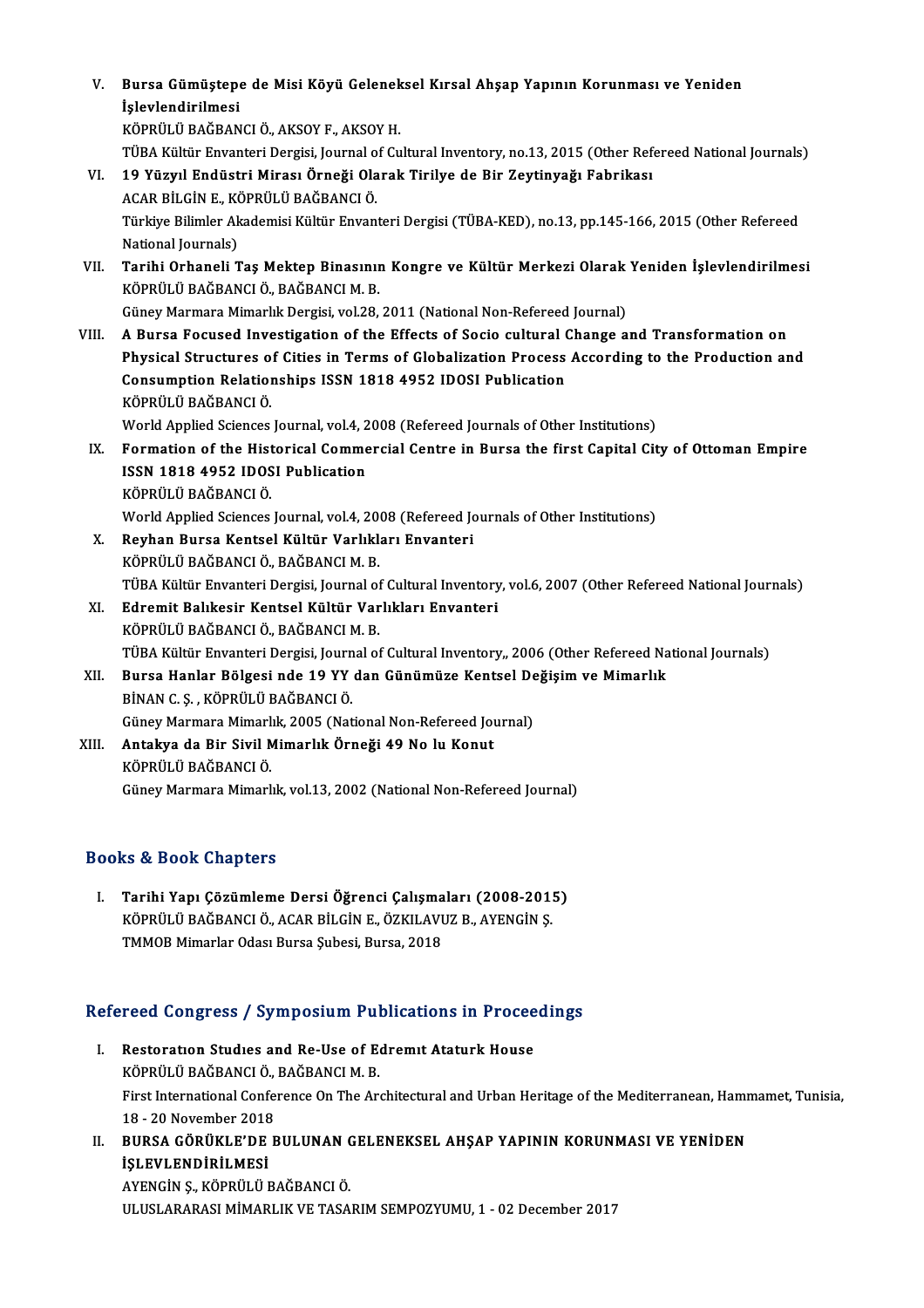| III.  | Gemlik Kurşunlu Başmelekler (H. Taxiarchoi) Kilisesi'nin Korunması ve Yeniden İşlevlendirilmesi<br>ÖZKILAVUZ B., KÖPRÜLÜ BAĞBANCI Ö.                           |
|-------|----------------------------------------------------------------------------------------------------------------------------------------------------------------|
|       | 1. Uluslararası Mimarlık ve Tasarım Sempozyumu, 1 - 02 December 2017                                                                                           |
| IV.   | Kagir ve Ahşap Cami Minarelerinin Yapım Sistemleri ve Mimari Özellikleri Açısından İncelenmesi<br>KÖPRÜLÜ BAĞBANCI Ö., BAĞBANCI M. B.                          |
|       | 1. Uluslararası Mimarlık ve Tasarım Sempozyumu, İstanbul, Turkey, 1 - 02 December 2017                                                                         |
| V.    | Rural Architecture Characteristics and Preservation Issues of Alaaddinbey Village in Bursa<br>ACAR BİLGİN E., KÖPRÜLÜ BAĞBANCI Ö.                              |
|       | I. International Rural Tourism and Development Congress, Bursa, Turkey, 4 - 06 May 2017, pp.100                                                                |
| VI.   | Re-Use of Industrial Heritage As a Tool of Conserving Urban Memory: Tirilye Olive Oil Factory<br>ACAR BİLGİN E., KÖPRÜLÜ BAĞBANCI Ö.                           |
|       | ICONARCH III International Congress of Architecture Memory of Place in Architecture and Planning, Konya,<br>Turkey, 11 - 13 May 2017, vol 1, pp 105-114        |
| VII.  | Gemlik Sunğipek Fabrikası, Bursa                                                                                                                               |
|       | abık s., benemmar a., KÖPRÜLÜ BAĞBANCI Ö.                                                                                                                      |
| VIII. | DOCOMOMO Türkiye Mimarlığında Modernizmin Yerel Açılımları XIII, Balıkesir, Turkey, 28 - 29 April 2017<br>Gemlik Sunğipek Fabrikası Müdür Evi ve Lojman, Bursa |
|       | Tiryaki F., KÖPRÜLÜ BAĞBANCI Ö., BAĞBANCI M. B.                                                                                                                |
|       | DOCOMOMO Türkiye Mimarlığında Modernizmin Yerel Açılımları, Balıkesir, Turkey, 28 - 29 April 2017                                                              |
| IX.   | In the Context of Archeological Restoration, Examination of the Iznik Lefke Gate and the Nearby                                                                |
|       | Walls                                                                                                                                                          |
|       | KÖPRÜLÜ BAĞBANCI Ö., BAĞBANCI M. B., yılmaz g.                                                                                                                 |
|       | International Conference on Modern Age Fortifications of the Mediterranean Coast, FORTMED, Floransa, Italy, 10 -<br>12 November 2016                           |
| X.    | A study of the Sustainable Rehabilitation and Preservation of the World Heritage Cumalikizik Village,                                                          |
|       | Bursa, Turkey                                                                                                                                                  |
|       | KÖPRÜLÜ BAĞBANCI Ö.                                                                                                                                            |
|       | 10th International Conference on Structural Analysis of Historical Constructions SAHC, Leuven, Belgium, 13 - 15                                                |
|       | September 2016                                                                                                                                                 |
| XI.   | The Examination of The Structural Failures of Traditional Timber Structures Constructed by Using                                                               |
|       | Different Infill Materials In Bursa, Turkey                                                                                                                    |
|       | KÖPRÜLÜ BAĞBANCI Ö., BAĞBANCI M. B.                                                                                                                            |
|       | 7th International Conference on Engineering Failure Analysis, Leipzig, Germany, 3 - 06 July 2016                                                               |
| XII.  | The Structural Failures of Historical Masonry Minarets in Bursa<br>BAĞBANCI M. B., KÖPRÜLÜ BAĞBANCI Ö.                                                         |
|       | 7th International Conference on Engineering Failure Analysis, Leipzig, Germany, 3 - 06 July 2016                                                               |
| XIII. | Balkanlarda Sivil Mimarlık Örnekler                                                                                                                            |
|       | KÖPRÜLÜ BAĞBANCI Ö.                                                                                                                                            |
|       | Balkan Ticaret Fuarı, Bursa, Turkey, 13 - 16 May 2015                                                                                                          |
| XIV.  | Mimar Sinan in Mekan Anlayışı                                                                                                                                  |
|       | KÖPRÜLÜ BAĞBANCI Ö.                                                                                                                                            |
|       | Mimar Sinan Haftası Etkinliği, Bursa, Turkey, 13 April 2015                                                                                                    |
| XV.   | Misar Sinan in Mekan Anlayışı<br>KÖPRÜLÜ BAĞBANCI Ö.                                                                                                           |
|       | Yaşayan Mimar Sinan'ı Anlamak 2, Bursa, Turkey, 30 April 2014                                                                                                  |
| XVI.  | Geleneksel Ahşap Yapıların Özgün Çatı ve Cephe Detaylarının Bursa Görükle Köyü Örneklerinde                                                                    |
|       | <i>incelenmesi</i>                                                                                                                                             |
|       | KÖPRÜLÜ BAĞBANCI Ö., BAĞBANCI M. B., ACAR BİLGİN E.                                                                                                            |
|       | 7. Ulusal ÇAtı ve Cephe Sempozyumu, İstanbul, Turkey, 3 - 04 April 2014, pp.267-273                                                                            |
| XVII. | Bursa Görükle Köyünde bulunan Sivil mimarlık örneği yapıların yapım teknikleri açısından                                                                       |
|       | incelenmesi                                                                                                                                                    |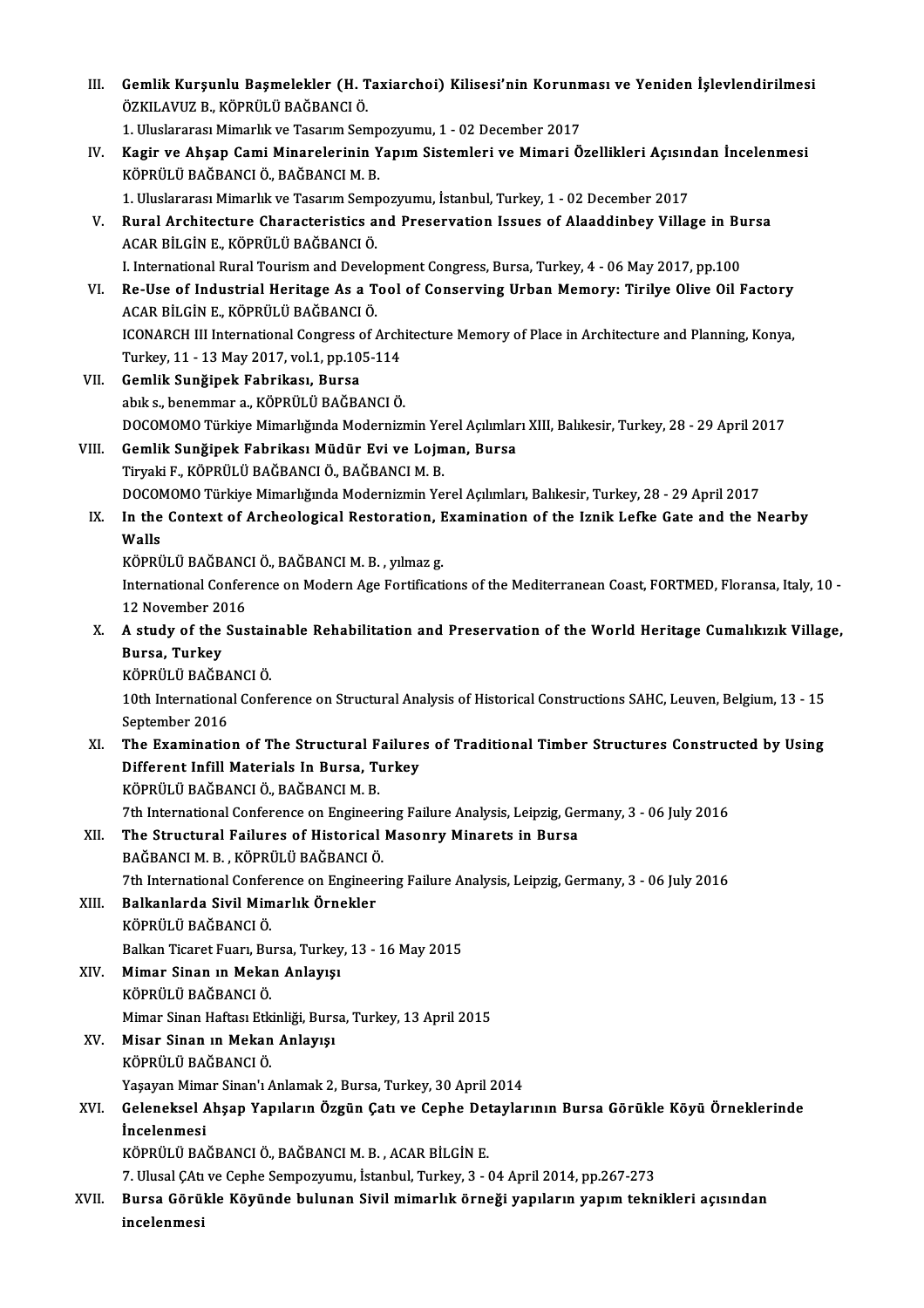KÖPRÜLÜ BAĞBANCI Ö., ACAR BİLGİN E.<br>4 Tarihi Yapıların Güsləndirilmesi ve Cele

4.Tarihi Yapıların Güçlendirilmesi ve Geleceğe Güvenle Devredilmesi Sempozyumu, İstanbul, Turkey, 27 - 29<br>November 2013, pp.97-109 KÖPRÜLÜ BAĞBANCI Ö., ACA<br>4.Tarihi Yapıların Güçlendiril<br>November 2013, pp.97-109<br>Evemination Of The Mate 4.Tarihi Yapıların Güçlendirilmesi ve Geleceğe Güvenle Devredilmesi Sempozyumu, İstanbul, Turkey, 27 - 29<br>November 2013, pp.97-109<br>XVIII. Examination Of The Material Properties And The Construction Techniques Of Traditiona

# November 2013, pp.97-109<br>Examination Of The Material Properties And The Constra<br>Timber Houses In The Cumalıkızık Village Bursa Turkey<br>Köppül ü BAČBANCLÖ Examination Of The M<br>Timber Houses In The<br>KÖPRÜLÜ BAĞBANCI Ö.<br><sup>Eth International Congre</sup> Timber Houses In The Cumalıkızık Village Bursa Turkey<br>KÖPRÜLÜ BAĞBANCI Ö.<br>6th International Congress on Science and technology for the safeguard of cultural heritage in the Mediterranean<br>basin Creess 22, 25 Osteber 2012.

KÖPRÜLÜ BAĞBANCI Ö.<br>6th International Congress on Scienc<br>basin, Greece, 22 - 25 October 2013<br>Bostoration Studies And The Be 6th International Congress on Science and technology for the safeguard of cultural her<br>basin, Greece, 22 - 25 October 2013<br>XIX. Restoration Studies And The Re Use Of Orhaneli Stone School Bursa Turkey<br>võppül ü PAČPANCLÖ

# basin, Greece, 22 - 25 O<br>Restoration Studies<br>KÖPRÜLÜ BAĞBANCI Ö.<br><sup>Eth</sup> International Congre Restoration Studies And The Re Use Of Orhaneli Stone School Bursa Turkey<br>KÖPRÜLÜ BAĞBANCI Ö.<br>6th International Congress on Science and technology for the safeguard of cultural heritage in the Mediterranean<br>basin Creese 22, KÖPRÜLÜ BAĞBANCI Ö.<br>6th International Congress on Scienc<br>basin, Greece, 22 - 25 October 2013<br>Bohabilitation Through A Holisti

6th International Congress on Science and technology for the safeguard of cultural heritage in the Medit<br>basin, Greece, 22 - 25 October 2013<br>XX. Rehabilitation Through A Holistic Conservation And Revitalization Strategies basin, Greece, 22 - 25 October 20<br>Rehabilitation Through A Hol:<br>Cumalıkızık Village As A Case<br>Köppül ü BAČBANCI Ö Rehabilitation Throug<br>Cumalıkızık Village As<br>KÖPRÜLÜ BAĞBANCI Ö.<br><sup>Eth Intornational Congre</sup> Cumalıkızık Village As A Case<br>KÖPRÜLÜ BAĞBANCI Ö.<br>6th International Congress on Science and technology for the safeguard of cultural heritage in the Mediterranean<br>besin Creess 22, 25 Osteber 2012.

KÖPRÜLÜ BAĞBANCI Ö.<br>6th International Congress on Scienc<br>basin, Greece, 22 - 25 October 2013<br>Konservesven Konuma Labenstu 6th International Congress on Science and technology for the<br>basin, Greece, 22 - 25 October 2013<br>XXI. Konservasyon Koruma Laboratuarı Poster Sunumları<br>vöppül ü BAČBANCI Ö, BAČBANCI M, B

- basin, Greece, 22 25 October 2013<br><mark>Konservasyon Koruma Laboratuarı</mark> I<br>KÖPRÜLÜ BAĞBANCI Ö., BAĞBANCI M. B.<br>Illudeğ Üniversitesi Bilsilandirme ve Ar G Konservasyon Koruma Laboratuarı Poster Sunumları<br>KÖPRÜLÜ BAĞBANCI Ö., BAĞBANCI M. B.<br>Uludağ Üniversitesi Bilgilendirme ve Ar-Ge Günleri, Turkey, 15 - 16 November 2011, pp.86<br>Tarihi Anttal ve Sivil Mimarlık Önneği Yanılara
- KÖPRÜLÜ BAĞBANCI Ö., BAĞBANCI M. B.<br>Uludağ Üniversitesi Bilgilendirme ve Ar-Ge Günleri, Turkey, 15 16 November 2011, pp.86<br>XXII. Tarihi Anıtsal ve Sivil Mimarlık Örneği Yapılara Ait Tek Yapı ve Sit Koruma Projelerini Uludağ Üniversitesi Bilgilendirme ve Ar-Ge Günleri, Turkey, 15 - 16 Nov<br>Tarihi Anıtsal ve Sivil Mimarlık Örneği Yapılara Ait Tek Yapı ve<br>Belgeleme Çalışmaları ve Malzeme Analizleri Poster Sunumları<br>Köppül ü PAČPANCLÖ Tarihi Anıtsal ve Sivil<br>Belgeleme Çalışmalar<br>KÖPRÜLÜ BAĞBANCI Ö.<br>Uludağ Üniversitesi Bilgi Belgeleme Çalışmaları ve Malzeme Analizleri Poster Sunumları<br>KÖPRÜLÜ BAĞBANCI Ö.<br>Uludağ Üniversitesi Bilgilendirme ve Ar-Ge Günleri, Turkey, 15 - 16 November 2011, pp.85

KÖPRÜLÜ BAĞBANCI Ö.<br>Uludağ Üniversitesi Bilgilendirme ve Ar-Ge Günleri, Turkey, 15 - 16 November 2011, pp.85<br>XXIII. Urban Regeneration For Sustainable Development of Cities The case of Edremit Balıkesir Turkey<br>Köppül ü RAČ KÖPRÜLÜ BAĞBANCI Ö., BAĞBANCI M. B.<br>World Universities Congress, Turkey, 20 - 24 October 2010, pp.1670-1685 Urban Regeneration For Sustainable Development of Cities The ca<br>KÖPRÜLÜ BAĞBANCI Ö., BAĞBANCI M. B.<br>World Universities Congress, Turkey, 20 - 24 October 2010, pp.1670-1685<br>Burse de Bulunen Hememlerin Veni Fiziği ve Sündürü

# XXIV. Bursa da Bulunan Hamamların Yapı Fiziği ve Sürdürülebilirlik Açısından Değerlendirilmesi KÖPRÜLÜ BAĞBANCI Ö., BAĞBANCI M. B. Bursa da Bulunan Hamamların Yapı Fiziği ve Sürdürülebilirlik Açısından Değerlendirilmesi<br>KÖPRÜLÜ BAĞBANCI Ö., BAĞBANCI M. B.<br>Yapı Fiziği ve Sürdürülebilir Tasarım Kongresi, Yıldız Teknik Üniversitesi, Turkey, 4 - 05 March

KÖPRÜLÜ BAĞBANCI Ö., BAĞBANCI M. B.<br>Yapı Fiziği ve Sürdürülebilir Tasarım Kongresi, Yıldız Teknik Üniversitesi, Turkey, 4 - 05 March 2010, pp.307<br>XXV. Evaluation of the Rehabilitation of Bursa Reyhan Urban Site Region Yapı Fiziği ve Sürdürülebilir Tasarım Kon<br><mark>Evaluation of the Rehabilitation of B</mark><br>KÖPRÜLÜ BAĞBANCI Ö., BAĞBANCI M. B.<br>International Ecological Arebitecture and Evaluation of the Rehabilitation of Bursa Reyhan Urban Site Region In Terms of Sustainability<br>KÖPRÜLÜ BAĞBANCI Ö., BAĞBANCI M. B.<br>International Ecological Architecture and Planning Symposium, Turkey, 22 - 25 October 2009,

KÖPRÜLÜ BAĞBANCI Ö., BAĞBANCI M. B.<br>International Ecological Architecture and Planning Symposium, Turkey, 22 - 25 October 2009, pp.302-310<br>XXVI. Investigation of the Adaptıve Re Use of Public Baths in Bursa The First Capit International Ecological Architecture and Planning Symposium, Turkey, 22 - 25 October 2<br>Investigation of the Adaptive Re Use of Public Baths in Bursa The First Capital<br>Empire Revitalising Built Environments Requalifying Ol Investigation of the Adaptive Re Use of Public Baths in Bursa The First Capital City of Ottoman<br>Empire Revitalising Built Environments Requalifying Old Places For New Uses<br>KÖPRÜLÜ BAĞBANCI Ö., BAĞBANCI M. B.

Joint International Symposium of IAPS-CSBE & HOUSING Networks, Turkey, 12 - 16 October 2009

KÖPRÜLÜ BAĞBANCI Ö., BAĞBANCI M. B.<br>Joint International Symposium of IAPS-CSBE & HOUSING Networks, Turkey, 12 - 16 October 2009<br>XXVII. Determination of the Effects of 1855 Earthquakes on Masonry Structures ın Bursa Örd **Joint I**<br>Deter<br>Bath<br><sub>PAČP</sub> Determination of the Effects of 1855<br>Bath<br>BAĞBANCI M. B. , KÖPRÜLÜ BAĞBANCI Ö.<br>International Ferthauelie Symnesium Tur Bath<br>BAĞBANCI M. B. , KÖPRÜLÜ BAĞBANCI Ö.<br>International Earthquake Symposium, Turkey, 17 - 19 August 2009<br>The Structurel Analyses and Beinforsement Studies of Burs

BAĞBANCI M. B. , KÖPRÜLÜ BAĞBANCI Ö.<br>International Earthquake Symposium, Turkey, 17 - 19 August 2009<br>XXVIII. The Structural Analyses and Reinforcement Studies of Bursa İnebey Egne Beg Madrasah<br>RAČPANCI M B. KÖPPÜLÜ PAČ International Earthquake Symposium, Tur<br>The Structural Analyses and Reinforc<br>BAĞBANCI M. B. , KÖPRÜLÜ BAĞBANCI Ö.<br>International Ferthquake Symposium Tur The Structural Analyses and Reinforcement Studies of Bursa İnebey Eg<br>BAĞBANCI M. B. , KÖPRÜLÜ BAĞBANCI Ö.<br>International Earthquake Symposium, Turkey, 17 - 19 August 2009, pp.532-540<br>Investration Of Change And Transformatio

International Earthquake Symposium, Turkey, 17 - 19 August 2009, pp.532-540

# BAĞBANCI M. B. , KÖPRÜLÜ BAĞBANCI Ö.<br>International Earthquake Symposium, Turkey, 17 - 19 August 2009, pp.532-540<br>XXIX. Investigation Of Change And Transformation Period Of Bursa Khans Region Due To The Physical And<br>Soc

KÖPRÜLÜ BAĞBANCI Ö.

Socio Economic Properties<br>KÖPRÜLÜ BAĞBANCI Ö.<br>(RE/DE) Constructions in Architecture 4th International Conference of Livable Environments & Architecture<br>Kanadoniz Technical University Easylty of Architecture, Turkey, 9,, 44 KÖPRÜLÜ BAĞBANCI Ö.<br>(RE/DE) Constructions in Architecture 4th International Conference of Livable Environments<br>Karadeniz Technical University Faculty of Architecture, Turkey, 9 - 11 July 2009, pp.387-396<br>Mudanya Zinaat Ban (RE/DE) Constructions in Architecture 4th In<br>Karadeniz Technical University Faculty of Arc<br>XXX. Mudanya Ziraat Bankası Poster Sunuşu<br>Köppül ü BAČBANCLÖ, BAČBANCLM B

Karadeniz Technical University Faculty of<br><mark>Mudanya Ziraat Bankası Poster Sun</mark><br>KÖPRÜLÜ BAĞBANCI Ö., BAĞBANCI M. B.